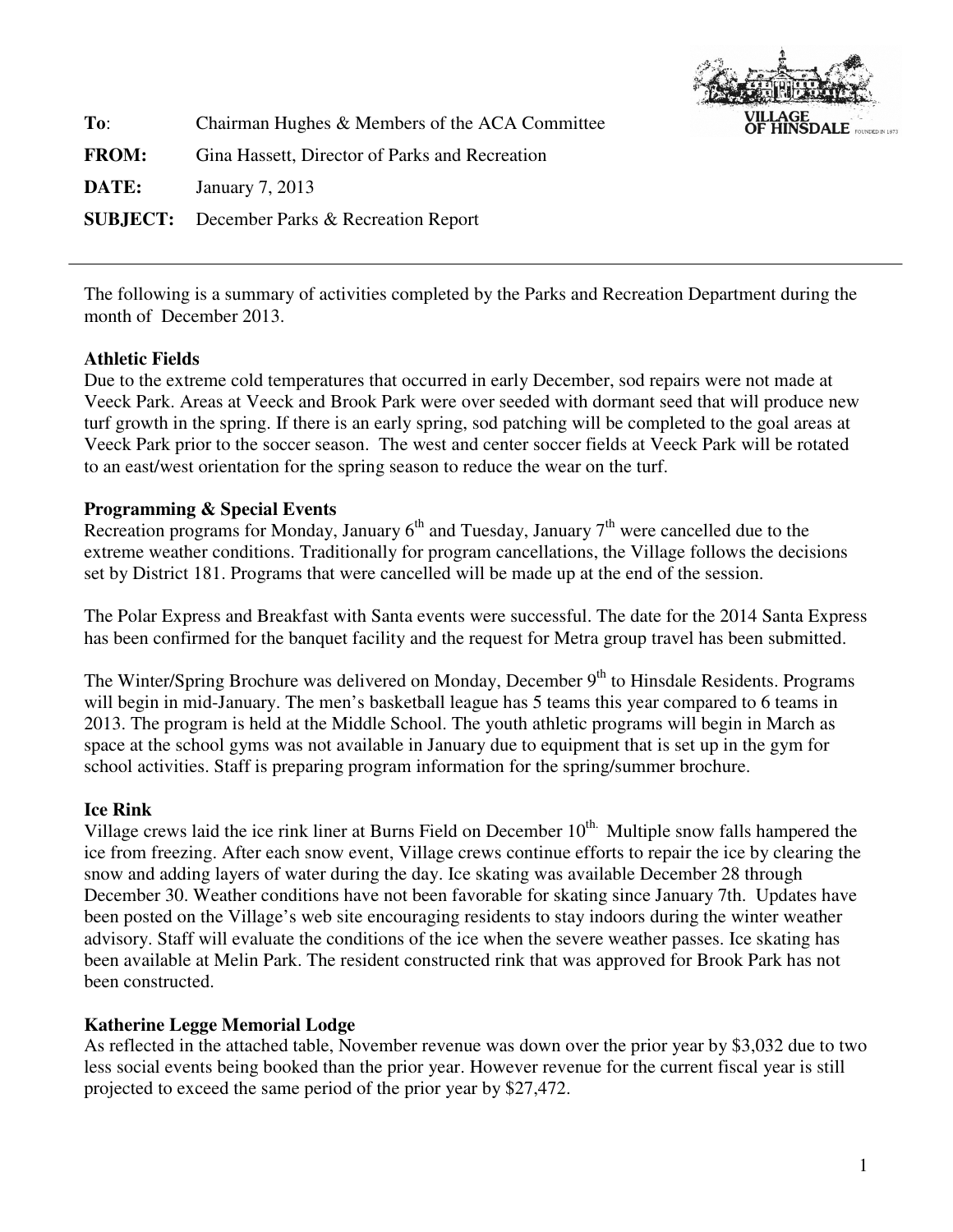There was no caterer license revenue posted this month. The annual caterer license fees are collected in May for preferred caterers. Other revenue posted to this line item include the per person caterer fee. The Lodge fee structure that was adopted in December of 2012 eliminated the per person fee, moving forward their will be nominal revenue posted in this outside of the annual license revenue. The preliminary revenue numbers for December are slightly over the prior year and January is projected to be above the prior year.

As mentioned last month, Staff has been working on logging the data for the past five years of Lodge rentals which include details on the types of events, guest attendance, caterers, and revenue and client demographics. The data was finished being entered but at this time the information has not be analyzed. Once the analysis is complete, staff will provide an update at a future meeting.

| <b>EXPENSE</b>            |                 | <b>November</b>        | <b>YTD</b>    |                        | 2013-14<br>Annual        | FY13-14       | 2012-13<br><b>Annual</b> | <b>FY12-13</b><br>$%$ of<br>budget |  |
|---------------------------|-----------------|------------------------|---------------|------------------------|--------------------------|---------------|--------------------------|------------------------------------|--|
|                           | Prior<br>Year   | <b>Current</b><br>Year | Prior<br>Year | <b>Current</b><br>Year | <b>Budget</b>            | $%$ of budget | <b>Budget</b>            |                                    |  |
|                           | \$11,941        | \$8,023                | \$84,221      | \$77,773               | \$146,813                | 53%           | \$142,162                | 59%                                |  |
|                           |                 |                        |               |                        |                          |               |                          |                                    |  |
|                           | <b>November</b> |                        |               |                        |                          |               |                          |                                    |  |
| <b>REVENUES</b>           |                 |                        | YTD           |                        |                          |               |                          |                                    |  |
|                           | Prior           | <b>Current</b>         | Prior         | <b>Current</b>         | 2013-14<br><b>Annual</b> | FY 13-14      | 2012-13<br><b>Annual</b> | FY12-13<br>$%$ of                  |  |
|                           | Year            | Year                   | Year          | Year                   | <b>Budget</b>            | % of budget   | <b>Budget</b>            | budget                             |  |
| <b>KLM</b> Lodge Rental   | \$11,612        | \$8,580                | \$89,911      | \$117,383              | \$145,000                | 81%           | \$145,000                | 62%                                |  |
| <b>Caterer's Licenses</b> | \$300           | \$0                    | \$12,080      | \$16,800               | \$13,000                 | 129%          | \$15,000                 | 81%                                |  |

#### **2013-14 Rental Summmary**

|           |            | <b>Business Memorial</b> | Rec     | School   | Social       | Village      | <b>Village</b> |                 |       | 2011-12 | 2012-13 | Booked       | <b>Change</b>      | <b>Booked</b> |
|-----------|------------|--------------------------|---------|----------|--------------|--------------|----------------|-----------------|-------|---------|---------|--------------|--------------------|---------------|
| 12/30/13  | <b>Mtg</b> | <b>Service</b>           | Program | Dist     | Event        | Meeting      | Event          | <b>We dding</b> | Total | Revenue | Revenue | 2013-14      | over prior 2014-15 |               |
| May       |            | $\Omega$                 | 19      |          |              |              |                | 6               | 32    | 8,561   | 8,801   | 16,796       | 7,995              | 11,100        |
| June      |            | $^{0}$                   | 19      |          | 6            | $\mathbf{0}$ | 0              |                 | 34    | 11,156  | 10,745  | 26,818       | 16,073             | 14,725        |
| July      |            |                          | 20      | $\Omega$ | 6            | $\Omega$     | 0              | 4               | 33    | 13,559  | 9,786   | 18,650       | 8,864              | 11,400        |
| August    |            | $\theta$                 | 13      | $\Omega$ |              | $\Omega$     | 0              | 6               | 24    | 17,759  | 18,880  | 18,063       | (817)              | 11,625        |
| September |            | $\Omega$                 | 14      |          |              |              | ↑              | 4               | 30    | 14.823  | 14,498  | 14,541       | 43                 | 13,350        |
| October   |            |                          | 24      |          |              | $\Omega$     | 0              | 2               | 35    | 16,347  | 15,589  | 14,825       | (764)              | 14,425        |
| November  |            |                          | 18      |          |              | $\Omega$     |                |                 | 28    | 8,256   | 11,612  | 8,580        | (3,032)            | $\mathbf{0}$  |
| December  |            | $\Omega$                 | 11      | $\Omega$ | 8            | $\Omega$     |                | $\mathbf{0}$    | 20    | 8,853   | 10.265  | 11,400       | 1,135              | 1,000         |
| January   |            | $\Omega$                 | 22      | $\Omega$ |              | $\Omega$     | 0              | $\overline{c}$  | 28    | 4,489   | 250     | 7,300        | 7,050              |               |
| February  |            | $\Omega$                 | 22      | $\Omega$ |              |              | 0              |                 | 27    | 2,301   | 6.981   | 5,825        | (1,156)            |               |
| March     |            | $\Omega$                 | 20      |          |              | $\Omega$     |                |                 | 26    | 2,506   | 7,669   | 4,970        | (2,699)            |               |
| April     |            | $\Omega$                 | 21      | 0        | $\mathbf{0}$ | $\Omega$     | 0              | $\mathbf{0}$    | 21    | 2,384   | 4,365   | $\mathbf{0}$ | (4,365)            |               |
| Total     | 12         |                          | 223     | 6        | 48           |              |                | 34              | 338   | 110.994 | 119,441 | 147,768      | 28,327             | 77,625        |

### **Community Pool**

Included in the packet is an action item to change the Community Pool daily fees for the 2014 season. The item is a result of a discussion that occurred at the November Parks and Recreation Commission. Also included in the packet is a request to approve the repairs of pool pumps  $2 \& 4$  that circulate the water for the diving well and wading pool. The pump repair is included in the 2013/14 capital improvement plan.